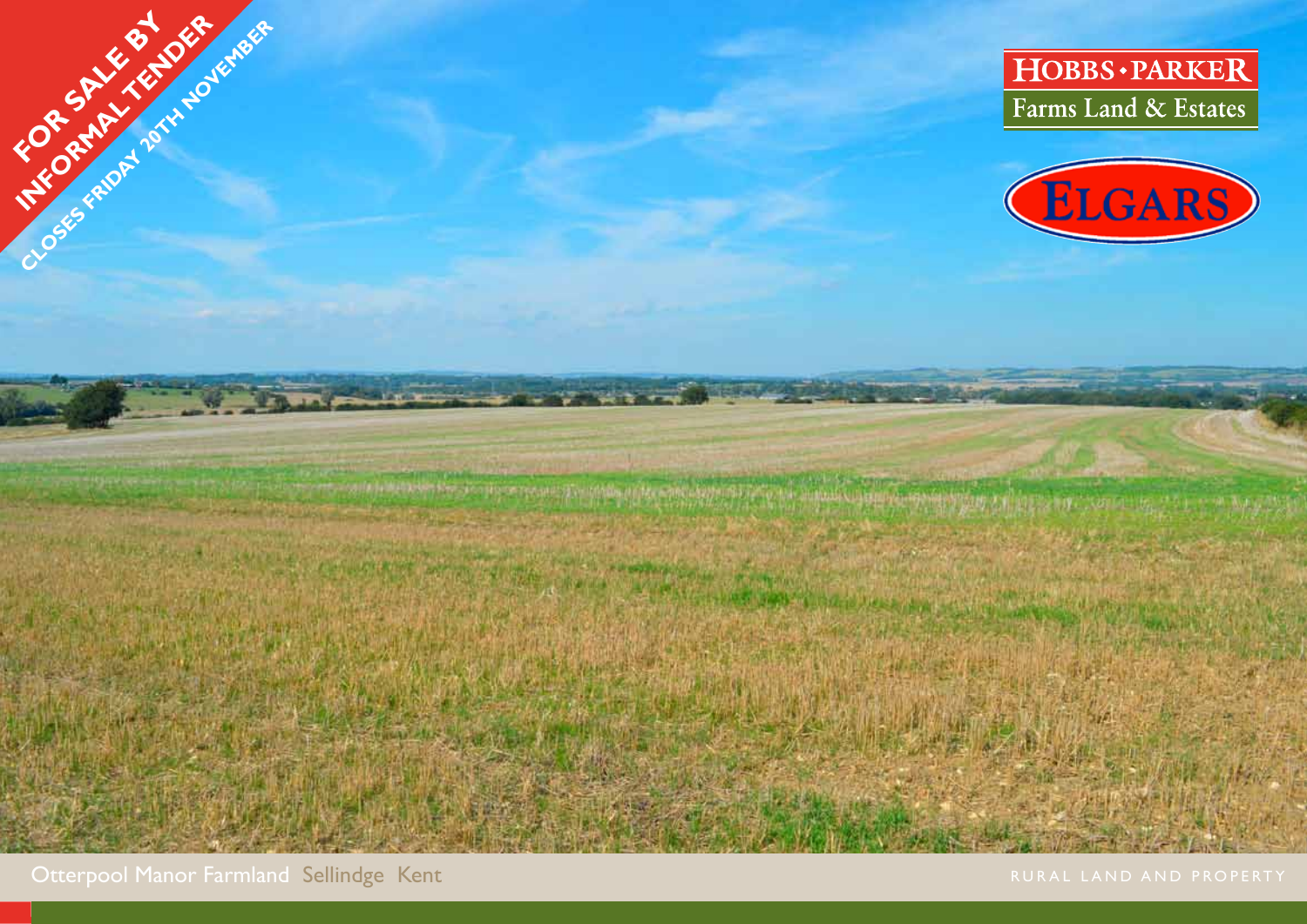# Farms Land and Estates

rural land and pr o perty www.hobbsparker.co.uk

## Otterpool Manor Farmland Sellindge, Ashford, Kent TN25 6DB

The opportunity to purchase productive and easy working Grade 2 arable farmland either as a whole or in 5 lots together with a parcel of permanent pastureland with road frontage to the A20. All the land is situated in a highly convenient location with excellent surrounding road links.

In all about 357.00 acres (144.472Ha)

## Lotting Summary and Guide Prices

**Lot 1** About 51.70 acres (20.922Ha). Guide Price - £440,000 - £490,000

**Lot 2** About 127.50 acres (51.598Ha) Guide Price -  $f1.15m - f1.30m$ 

**Lot 3** About 52.40 acres (21.205Ha). Guide Price - £450,000 - £500,000

**Lot 4** About 47.85 acres (19.364Ha). Guide Price - £430,000 - £480,000

**Lot 5** About 37.55 acres (15.196Ha). Guide Price - £330,000 - £370,000

**Lot 6** About 40.00 acres (16.187Ha). Guide Price - £200,000 - £250,000





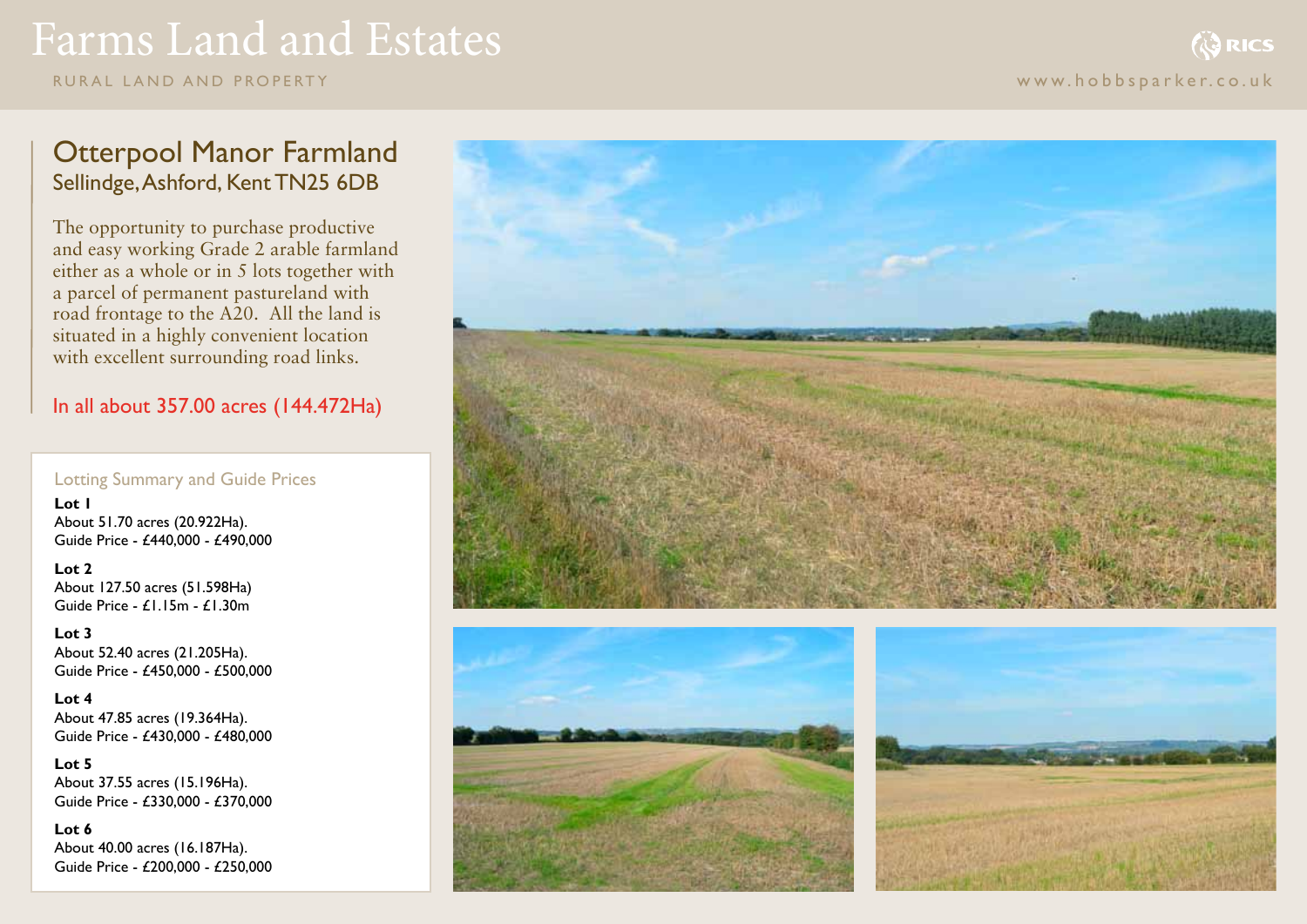





#### Method of Sale

The land is being offered for sale by Informal Tender closing at 12 noon on Friday 20 November 2015. Tenders, in the form of "Best & Final Offers", are invited for the whole or individual lots or a combination of lots and must be submitted using the tender form provided. This tender form must be completed in its entirety. Tender forms and conditions of sale are available from either Hobbs Parker or Elgars.

#### Exchange of Contracts

It is intended that exchange of contracts will take place within 4 – 6 weeks of close of tenders, with completion to follow shortly thereafter.

#### Situation

Otterpool Manor Farm is situated adjoining and just off the A20 to the east of the village of Sellindge. Ashford, Hythe and Folkestone are all easily accessible via the A20. Junction 11 of the M20 is just over 1.5 miles to the east while Sandling Station is about 2 miles. Aldington village is about 3 miles to the west and Lympne village is less than a mile to the east.

#### **Background**

The property has been in the sellers family for many years. Until approximately 1998 the farm was run as a mixed arable and sheep enterprise. Subsequently the land has been almost entirely farmed with arable crops as it is today and generally on a winter wheat and oil seed rape rotation. The permanent pasture is grazed with sheep.

#### Particulars of Sale

#### **Lot 1**

A parcel of arable land which is sold with the benefit of a right of way to the south of Otterpool Manor Farmhouse and buildings as identified on Plan 2 attached.

#### **Lot 2**

A large parcel of arable land with gated access off Otterpool Lane and a right of way over the entrance road to Port Lympne Zoo visitor car park along the southern boundary.

#### **Lot 3**

Arable land with road frontage and gated access off the Aldington to Lympne Road (B2067) to the south.

#### **Lot 4**

A single parcel of arable land with access and frontage to the Aldington to Lympne Road (B2067).

#### **Lot 5**

A parcel of arable land with frontage and access to the A20, Ashford to Hythe road to its northern boundary, currently cropped with maize.

#### **Lot 6**

A parcel of permanent pastureland with frontage and gates access to the A20 to the north and to Otterpool Lane to the west.

#### Tenure/Possession

All the land is freehold and vacant possession will be granted on completion.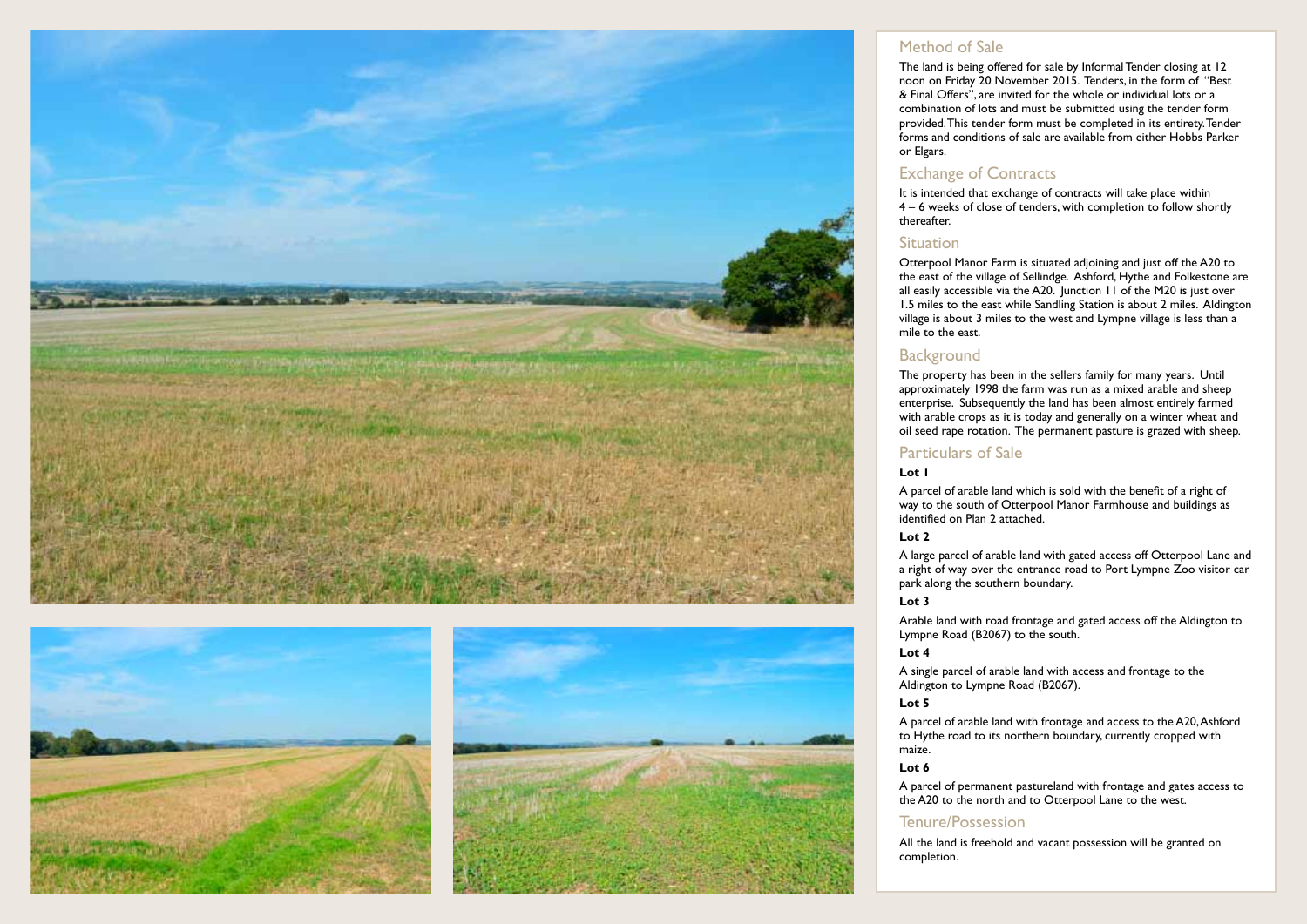#### **Boundaries**

#### **Lots 1 & 2**

**a)** The sellers are retaining 2 parcels of land to the north and south of the farmhouse and farm buildings.

Boundary stakes have been placed in the north west and south west corners (points X and Y) of each parcel. The sellers will be responsible for the erection and future maintenance of stockproof fences along newly created boundaries within 6 months of completion.

**b)** A parcel of land close to the northern boundary of Lot 1 to the west of Humble Bee Cottage is being retained to the west of the poplar trees. The sellers do not intend to fence this area and will consider renting this to the successful purchaser on an annual or Farm Business Tenancy agreement.

**c)** A small part of the land in the eastern most corner of Lot 1 does not belong to the sellers, having been acquired for road improvement works. This land is currently rented by them and may be available to be rented by the successful purchaser subject to reaching agreement with the landowner.

#### Lot 3

The trackway running along the western boundary of Lot 3 is included in the sale (see Rights of Way below).

#### Rights of Way

#### **Lot 1**

**a)** This lot will be sold with the benefit of a right of way over a new entrance track to be created by the sellers to the south of Otterpool Manor Farmhouse and Farmbuildings. This will be constructed by the sellers to a width and standard appropriate for large agricultural machinery and equipment. The approximate route of this new roadway is shown coloured red hatched on Plan 2 attached.

**b)** A temporary right of way for a period of 1 year will be granted past the farmhouse and through the farmyard as shown coloured blue on Plan 2 until such time as the construction of the new roadway has been completed.

**c)** The sellers will be retaining ownership of the internal farm road that divides Lots 1 and 2 running from the farm buildings in a westerly direction towards Harringe Brook Woods which are being retained. The purchaser of Lot 1 will be granted a right of way over this track for access to Lot 1.

#### **Lot 2**

The right of way serving Lot 1 to the south of the farm buildings will be available, if required to the purchaser of this lot.

#### **Lot 3**

A right of way will be reserved to Harringe Brook Woods over the trackway that runs along the western boundary of this Lot.

#### **Lot 6**

Upper Otterpool House has the benefit of a right of way over the entrance drive crossing Lot 6.

#### Footpaths

A single footpath crosses Lots 2, 3 and 4 between Otterpool Lane and the Lympne to Aldington Road (B2067).





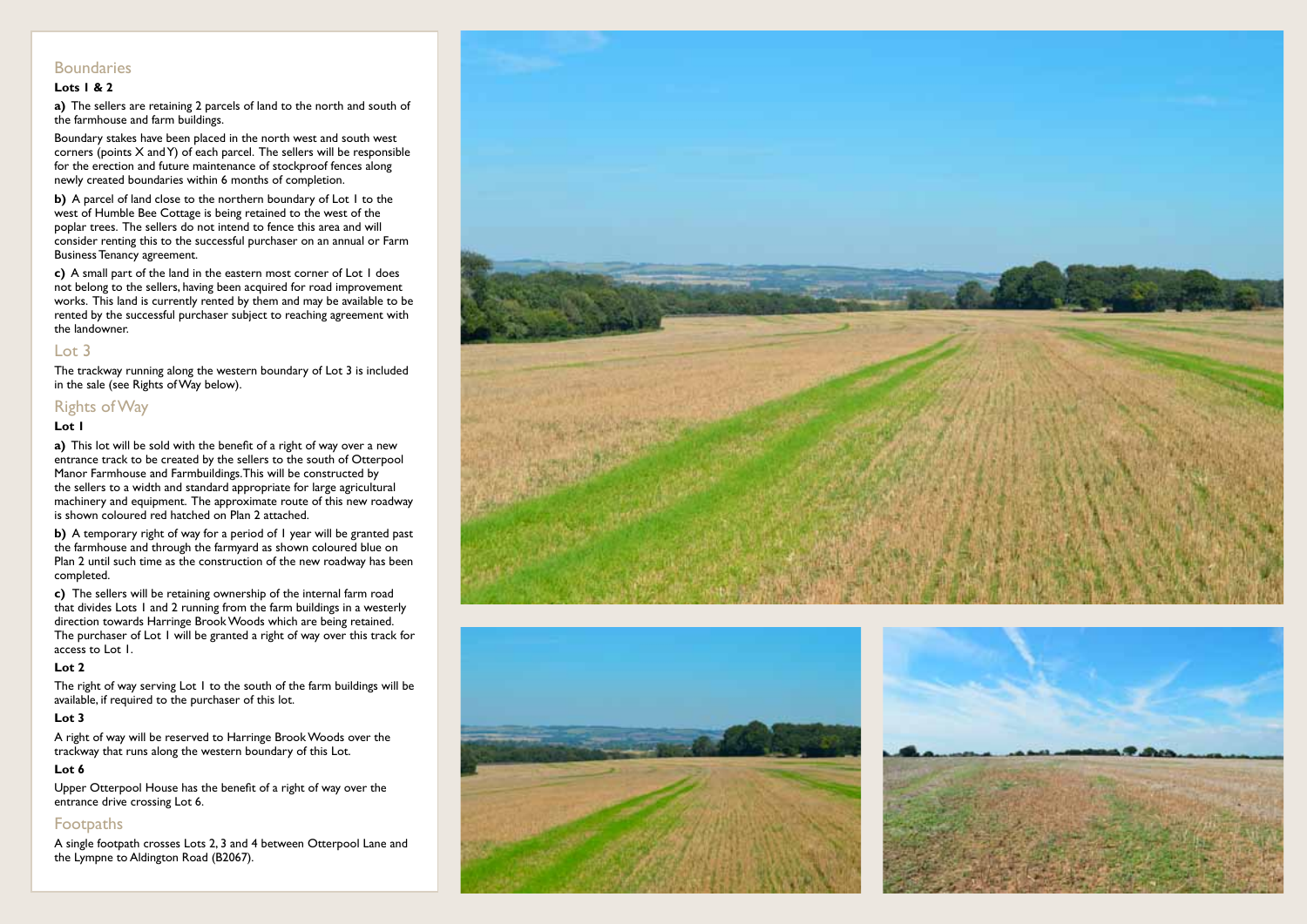



#### Important Notice

These particulars have been prepared in all good faith to give a fair overall view of the property and must not be relied upon as statements or representations of fact. Purchasers must satisfy themselves by inspection or otherwise regarding the items mentioned below and as to the content of these particulars.

If any points are particularly relevant to your interest in the property please ask for further information.

We have not tested any services, appliances, equipment or facilities, and nothing in these particulars should be deemed to be a statement that they are in good working order or that the property is in good structural condition or otherwise.

It should not be assumed that any contents/ furnishings/furniture etc. photographed are included in the sale, nor that the property remains as displayed in the photograph(s). No assumption should be made with regards to parts of the property that have not been photographed.

All descriptions, dimensions, areas and necessary permissions for use and occupation and other details are given in good faith but any intending purchaser must satisfy themselves by inspection or further detailed request.

 The information in these particulars is given without responsibility on the part of the agents or their clients. These particulars do not form any part of an offer or a contract and neither the agents nor their employees have any authority to make or give any representations or warranties whatsoever in relation to this property.

#### Environmental Stewardship Scheme The existing 5 year Environmental Stewardship Scheme ends on 30th November 2015.

#### Statutory Land Designations

The majority of Lot 6 is designated as SSSI

#### Basic Payment Scheme Entitlements

The entitlements are currently held by one of the joint sellers who has submitted a 2015 claim for basic payment. These are excluded from the sale in respect of all lots but will be available by separate negotiation following completion to the successful purchaser/ purchasers for permanent transfer in early 2016.

## Land Classification/Soil Type

The land classification map for England and Wales shows the majority of the land as being Grade 2 with possibly a small area of Grade 3 on the eastern boundary of Lot 5.

The soils are described in the soil survey of England and Wales as being mainly of the Highfield 2 Series (571C), with small parts possibly being of the Wickham 1 (711E) and Brockhurst 2 (841E) series.

Interested parties are advised to carry out their own investigations to satisfy themselves as to the accuracy of this information.

### Land Drainage Rates

Land drainage rates are not payable on any of the land as far as the sellers are aware.

#### Plans and Acreages

**a)** Please note that the plans on these sales particulars are produced for identification purposes only and interested parties are reminded that the property is sold in accordance with the sellers' Land Registry plans. Interested parties should satisfy themselves as to the location of external or internal boundaries prior to submitting an offer.

**b)** The acreages quoted on these particulars have been measured using Landmark Promap software based on the sellers' Land Registry Plans. These are for guidance only and are given without responsibility. The intending purchasers should not rely upon them as statements or representations of fact but must satisfy themselves by inspection or otherwise as to the area of each lot.

#### Land Registry

The land is registered at Land Registry under Title No. K864795 (Lots 1& part Lot 2) and Title No. K864794 (Part Lot 1, Lots 2, 4, 5 and 6).

## Rights of Way/Easements

The property is sold subject to and with the benefit of all existing covenants, wayleaves, easements and

rights of way whether they are mentioned in these particulars or not.

## Sporting Rights

These are in hand in respect of all lots. However, the sellers would be keen to discuss future arrangements with the successful purchaser(s) as they would like to maintain the small shoot that they have been running.

#### Special Note

#### **Lot 2**

Interested parties should be aware that there is a concrete chamber located about 100m south of Point Y on the sale plan which the sellers believe dates back to when the land was used as part of an air field.

#### **Lot 3**

The stack of extracted timber adjoining the northern boundary is excluded from the sale and will be removed within 6 months of a sale completing.

### Ingoing Valuation

An ingoing valuation may be payable by the purchasers. Further information will be available prior to close of Tenders.

#### **Photographs**

The photographs on these particulars were taken in September 2015.

#### Viewings

Viewings are allowed during daylight hours with a copy of these sales particulars. **(Ref: F2382).** 

#### **Solicitor**

The solicitor acting on behalf of the sellers is:

Mr. Jeremy Burke of Girlings Stourside Place, 4 Station Road, Ashford, Kent TN23 1PP. Tel 01233 647377. Email: jeremyburke@girlings.com.

#### Local Authority

Shepway District Council – 01303 853000 (shepway.gov.uk) Natural England – tel. 0845 6003078 (naturalengland.org.uk)

#### Joint Agents

**Hobbs Parker Estate Agents and Property Consultants LLP** Tel: 01233 502222 or email james.hickman@hobbsparker.co.uk or jon.rimmer@hobbsparker.co.uk.

**Elgars**

Tel. 01227 720557 or email: m.allen@elgars.uk.com or n.wells@elgars.uk.com